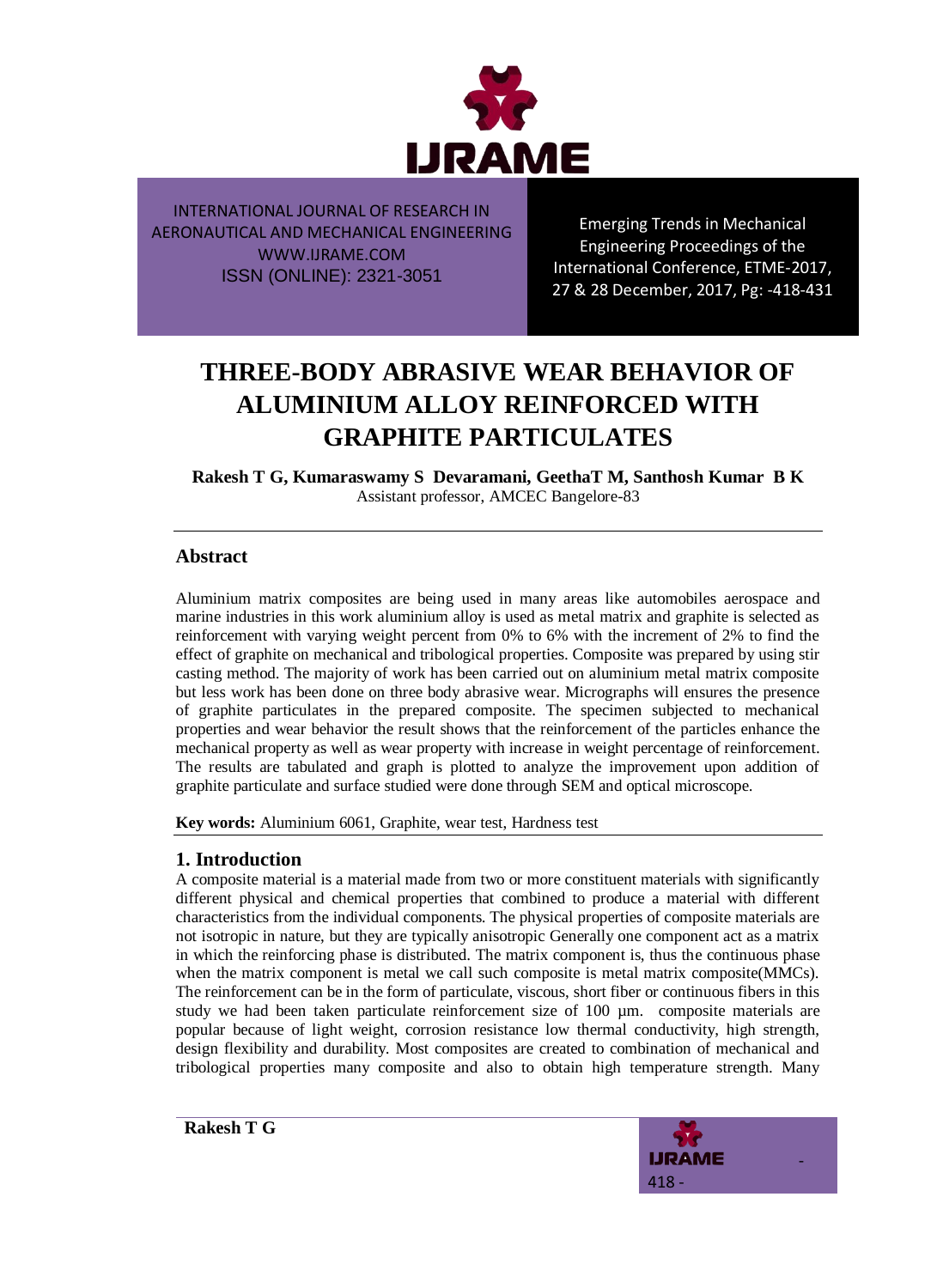

Emerging Trends in Mechanical Engineering Proceedings of the International Conference, ETME-2017, 27 & 28 December, 2017, Pg: -418-431

composite material are composed of just two phases one phase the matrix which is continuous and surrounds the other phase called reinforcement. The properties of the composite depend upon the types of reinforcement, their amount and the geometry of reinforcement and their orientation.

## **1.1 Aluminum Metal Matrix Composites**

Aluminum is the most widely used metal in the world apart from iron, because of its unique combination of properties, such as low weight, corrosion resistance, and easy maintenance of final product, and also high strength to weight ratio, low cost and high wear resistance. It is mostly used in structural applications along with aerospace and automobile industry. The present work focuses on metal matrix composites and more specifically on the Aluminum Metal Matrix Composites (AMMCs). In AMMCs, the major constituent is aluminum alloy, which forms percolating network and acts as the matrix phase. The other constituent added in the aluminum alloy matrix and serves as reinforcement are usually non-metallic, and commonly include ceramics such as silicon carbide and aluminum oxide.

## **1.2 Graphite**

Graphite archaically referred to as Plumb ago, is a crystalline form of carbon, a semi metal, a native element mineral and one of the allotropes of carbon. Graphite is the most stable form of carbon under standard condition. Therefore it is used in thermo chemistry as the standard state for defining the heat of formation of carbon compounds. Graphite may be considered the highest grade of coal, just above anthracite and alternatively called meta-anthracite, although it is not normally used as fuel because it is difficult to ignite.

Graphite is a well-recognized solid lubricant which also has the advantage of low density. Graphite has physical properties of thermal and, good electrical conductivity. In graphite reinforced AMCs, graphite serves as a solid lubricating layer between the composite and rubbing surface helping in reduction of composite wear without the need for traditional solid and liquid lubrication. To change the tribological behavior reinforcement was added with alloy. Graphite Powder of 100 micron was used.

Graphite and graphite powder are valued in industrial applications for their self-lubricating and dry lubricating properties. There is a common belief that graphite's lubricating properties are solely due to the loose inter-lamellar coupling between the sheets in the structure .Graphite powder is shown in figure 1.

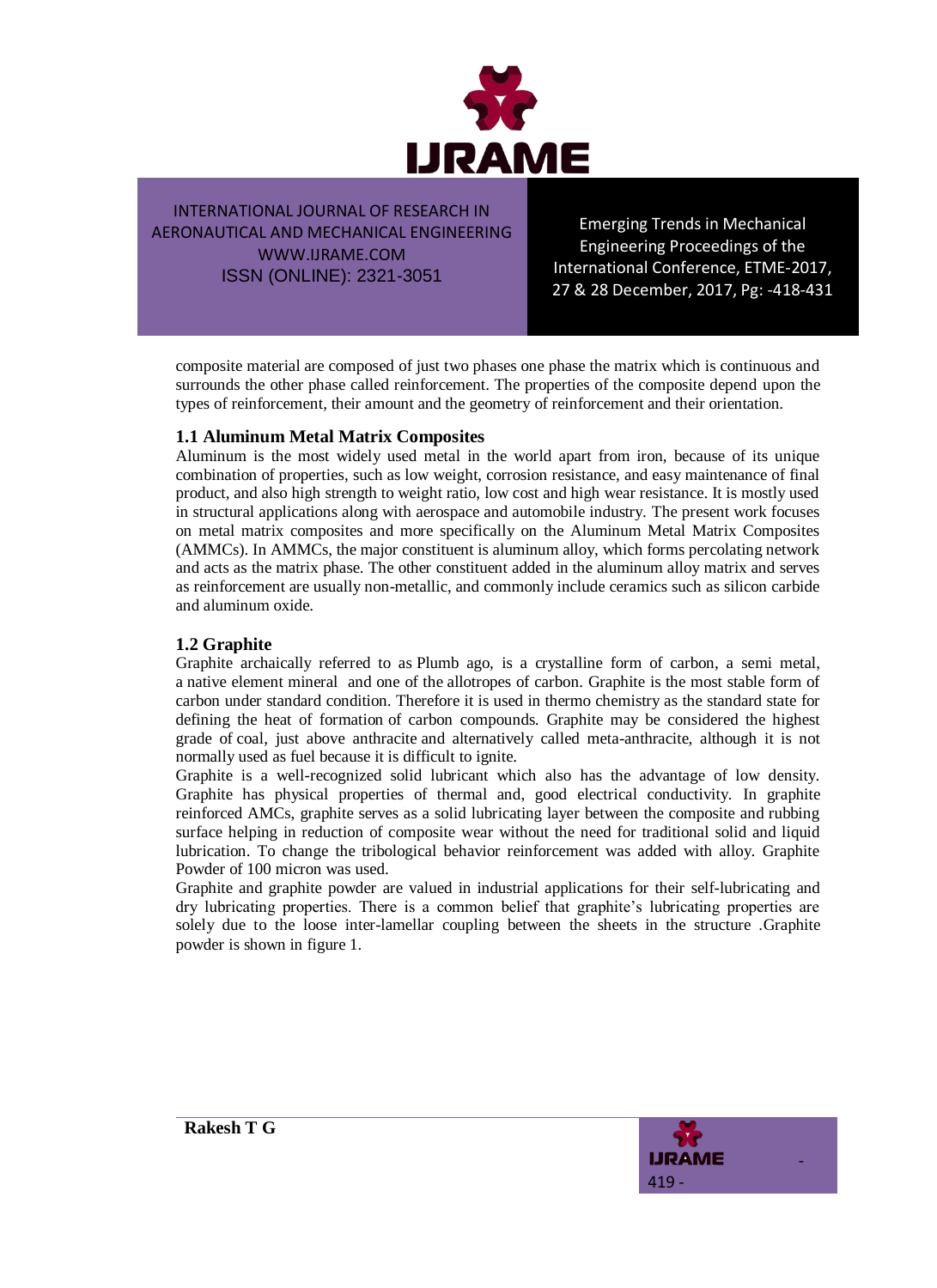

Emerging Trends in Mechanical Engineering Proceedings of the International Conference, ETME-2017, 27 & 28 December, 2017, Pg: -418-431



Figure 1: Graphite Powder

# **2. Problem definition and objectives**

## **2.1: Problem Definition**

From literature survey it is found that majority of work has been carried out on pure Aluminium, 6 series and 7 series to characterize the mechanical, tribological and machinability of composites, and less work is focused on 8 series Aluminium. Hence in this work Al 6061 alloy is used as metal matrix. The reinforcement material being used is graphite in previous works is compared with the reinforcement material red mud in current work.

In many investigation Titanium carbide, Silicon carbide, Boron carbide,  $Al_2O_3$  are commonly used ceramic reinforcement to enhance the mechanical properties, and few researchers have used Graphite as reinforcement with limited weight percent of 5% to 20 % for the hybrid composite. Hence in this present work Graphite is selected as reinforcement with varying weight percent from 0 to 6% with the increment of 2% to find the effect of Graphite and red mud on mechanical and tribological properties.

From literature review considerable work has been carried on wear studies Pin and Disc apparatus to find the wear behavior of composite, but less work has been done on Three Body abrasive wear. In this work Al 6061 is reinforced with Graphite and no work has been yet carried out on Al 6061 reinforced with red mud to find wear behavior by using 3-Body abrasive wear test.

## **2.2 Objectives**

The main objective of the project is to estimate the tribological performance of Aluminum - Graphite metal matrix composite and Aluminium – Red mud metal matrix composite to provide a

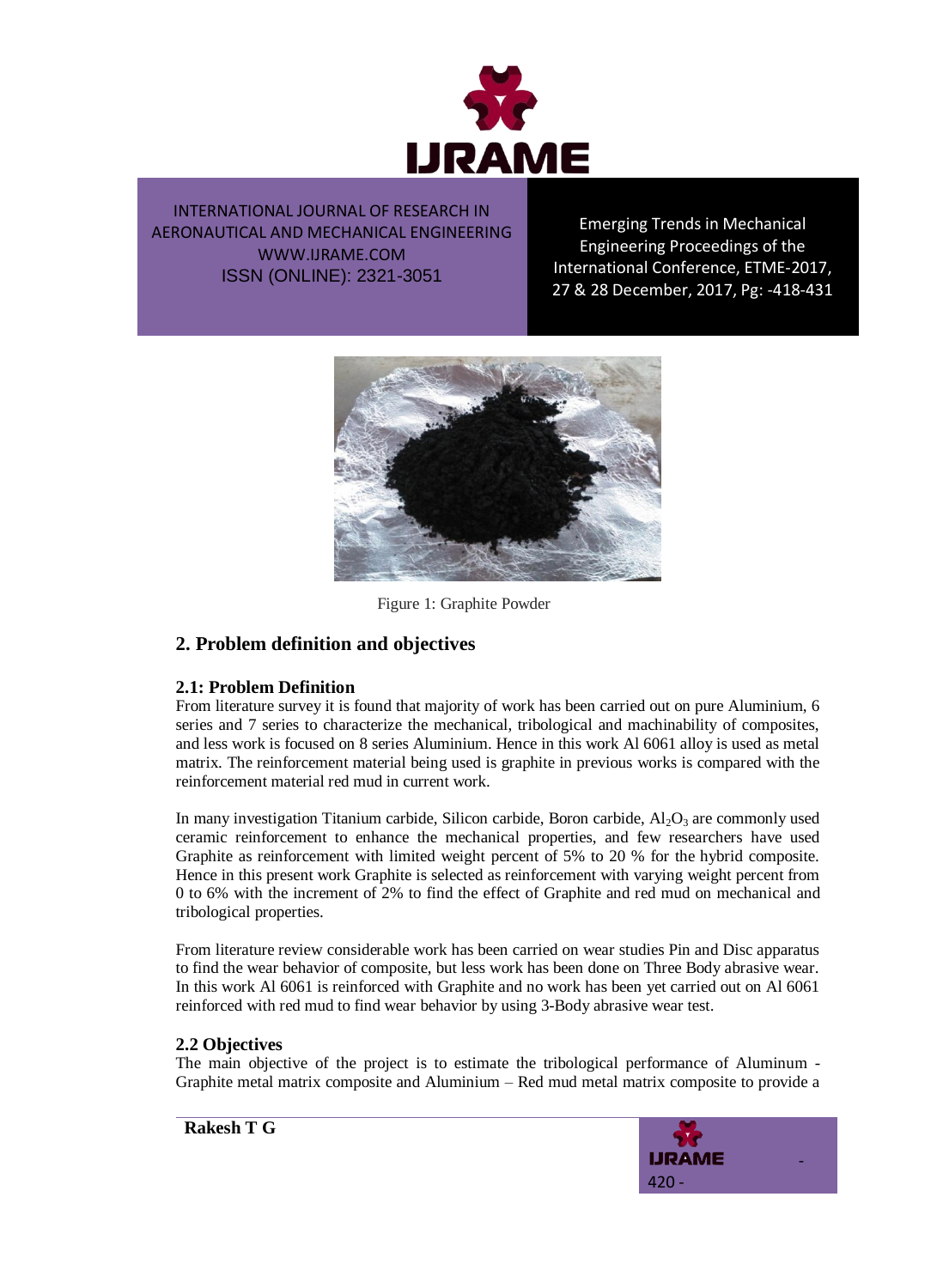

Emerging Trends in Mechanical Engineering Proceedings of the International Conference, ETME-2017, 27 & 28 December, 2017, Pg: -418-431

better comparative study, here 3-body abrasive wear is employed. It is achieved through following sub objectives.

- $\triangleright$  To synthesize Aluminum -Graphite composite by using two step stir casting method.
- $\triangleright$  Aluminum Red Mud composite by using two step stir casting method.
- $\triangleright$  To analyze micro structure to ensure uniform distribution of reinforcement.
- $\triangleright$  To analyze the effect of parameters namely; Graphite weight %, load, time and to relate their influence on mechanical & tribological behavior using 3-body abrasive wear.

# **3. Experimental details**

To achieve the main objectives of the project, the experimental work is planned in the following sequence.1) Calculation of different proportions of composite 2) Composite Preparation and 3) 3 body abrasive wear test and Hardness test.

## **3.1 Calculation of Different Proportions of Composite:**

The following calculation gives the quantity of Aluminum, Graphite, Redmudand Magnesium to be used for preparing the specimen for testing.

## **Base Metal Calculation:**

Mass of each rectangular specimen,  $M = \rho \times V$ Where  $V = 1 \times b \times h$  cm<sup>3</sup> = Volume of mould box.  $= 150 \times 0.8 \times 2.5$  $V=30cm<sup>3</sup>$  $ρ$  is density of Aluminum=2.72gm/cm<sup>3</sup> Therefore M=30×2.72  $M = 81gm$ 14% Shrinkage +10% Slag =  $24\%$ <br>81X24  $=$  $=19.44$ gm

Total weight of Aluminum required per specimen=81+19.44=100.44 gm.

Considering allowance for wastage while pouring, approximately 110gm of aluminum was taken for each specimen. For 5 specimens = $110\times5=550$ gm.

All the specimens are cut to required dimensions of 75mm x 25mm x 8mm as per ASTM G-65 standard.

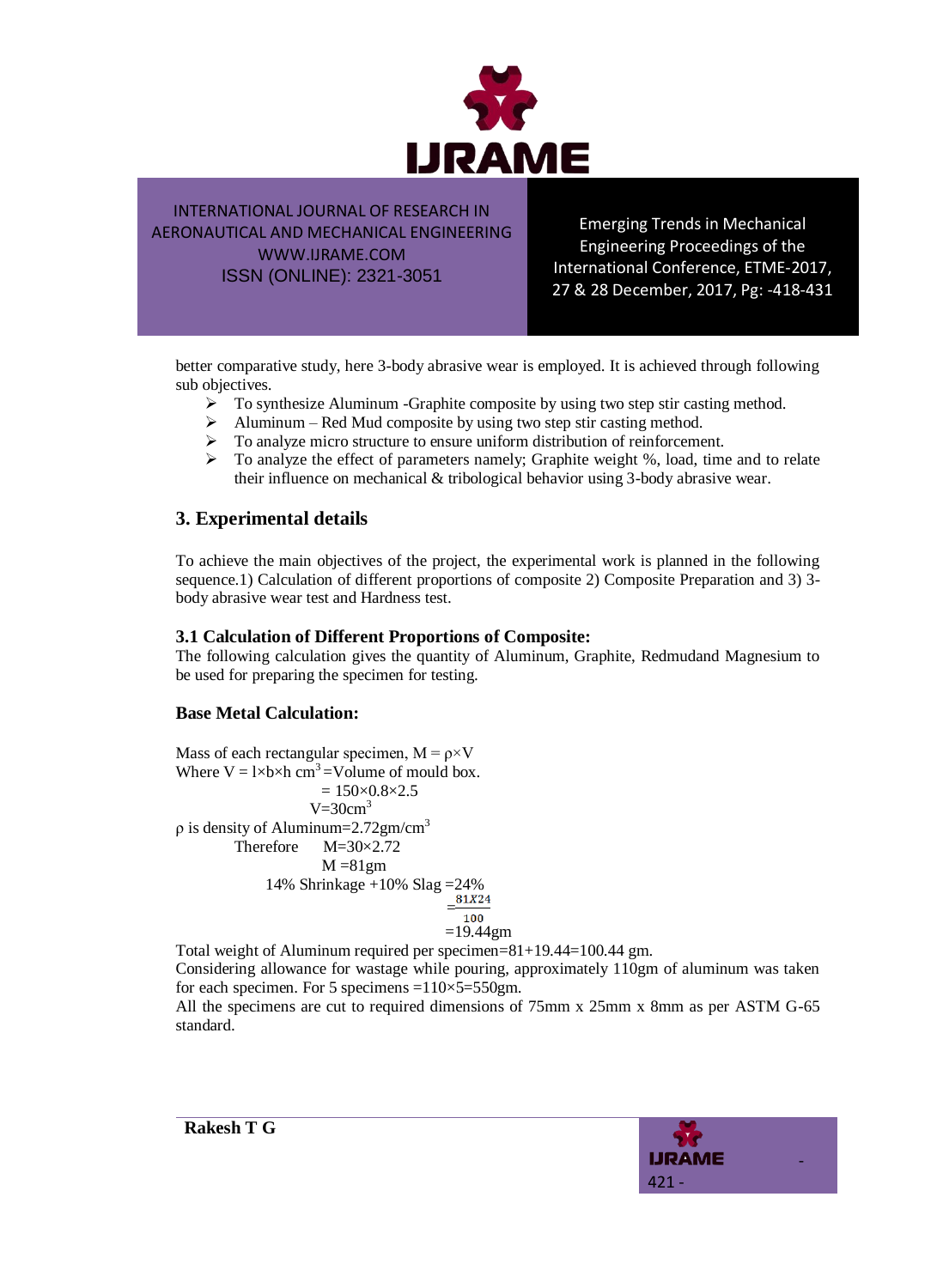

Emerging Trends in Mechanical Engineering Proceedings of the International Conference, ETME-2017, 27 & 28 December, 2017, Pg: -418-431

#### **Reinforcement Calculation:**

Graphite was added from 0% to 6% with increment of 2% with respect to aluminum weight, the calculations are as follows.

1) Base metal= 990

=990gm (No addition of graphite)

- 2) 2% of graphite =  $990x2/100 = 19.8gm$
- 3)  $4\%$  of graphite =990x4 / 100 = 39.6 gm
- 4) 6% of graphite = $990x6/100 = 59.4$  gm

#### **3.2 Composite Preparation**

In view of increasing commercial interest in the production of composites, and challenge has been made to study the effect of process parameters such as graphite weight percentage, load, time on the distribution of reinforcement particles in molten Aluminum-Graphite which are fabricated by two stage stir casting method.

In this work, Al 6061 was selected as base metal and Graphite powder of 100 micron was used as reinforcement. Table1 and Table 2 shows physical and chemical properties of Al 6061 base metal, and Table 3 shows physical and mechanical properties of Graphite.

| Table1: Physical Properties of Al-6061 |              |                              |                 |                             |                      |  |  |  |
|----------------------------------------|--------------|------------------------------|-----------------|-----------------------------|----------------------|--|--|--|
|                                        | Density      | Ultimate Tensile<br>Strength | Elastic Modulus | Strength to Weight<br>Ratio | Thermal Expansion    |  |  |  |
|                                        | $2.72$ g/cm3 | l 10Mpa                      | 71GPa           | $40kN-m/kg$                 | $21.8 \text{µm/m-k}$ |  |  |  |

| Table 2: Chemical Composition of Al-6061 |    |     |     |    |  |                      |      |      |  |
|------------------------------------------|----|-----|-----|----|--|----------------------|------|------|--|
| Material                                 | Fе | IJΙ | Mn  | Ζn |  | $\overline{ }$<br>ست |      |      |  |
| Weight%                                  |    |     | ∪.∠ |    |  | 0.08                 | 0.05 | 0.05 |  |

| Table 3: Material Properties of Graphite |                                              |  |  |  |
|------------------------------------------|----------------------------------------------|--|--|--|
| <b>Property</b>                          | <b>Commercial graphite</b>                   |  |  |  |
| Density                                  | 1.3-1.95 $g/cm3$                             |  |  |  |
| Porosity                                 | $0.7 - 53 \%$                                |  |  |  |
| Modulus of Elasticity                    | 8-15 Gpa                                     |  |  |  |
| Compression strength                     | 6.9-100 Mpa                                  |  |  |  |
| Thermal conductivity                     | 25-470 W/m.k                                 |  |  |  |
| Electric resistance                      | $5 \times 10^{-5}$ - 30×10 <sup>-6</sup> Ω.m |  |  |  |

The composite was prepared by two step stir casting method, because it gives uniform distribution of reinforcement throughout the alloy and is easy and economical. In two step stir casting process,



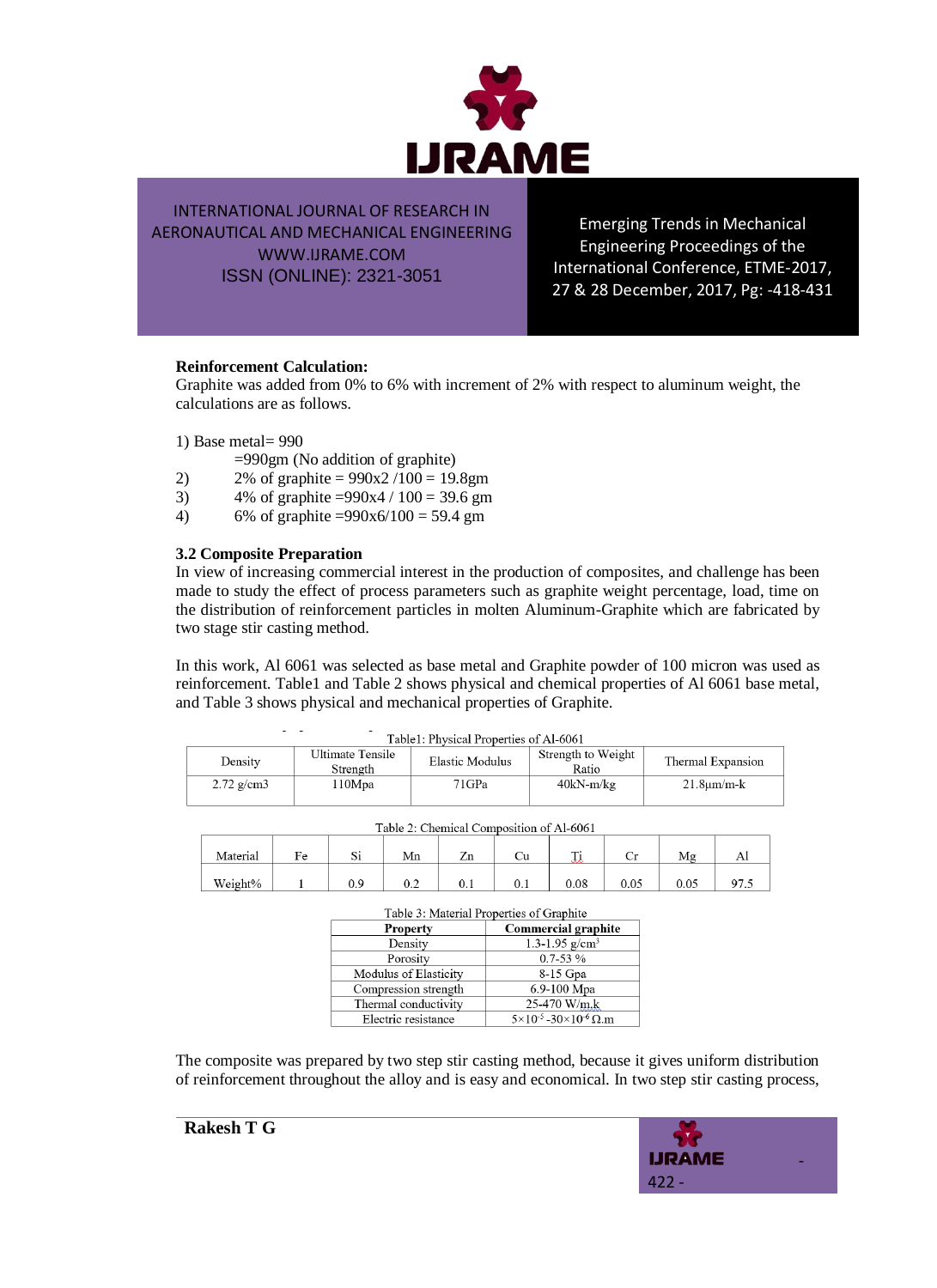

Emerging Trends in Mechanical Engineering Proceedings of the International Conference, ETME-2017, 27 & 28 December, 2017, Pg: -418-431

first the Aluminum is heated to above its liquids temperature. The melt is then cooled down to a temperature between the liquid and solidus points to a semi-solid state. At this point the preheated reinforcement (i.e. Graphite powder) is added and mixed. Again the composite is heated to a fully liquid state and mixed thoroughly. The Aluminum was in the form of stripe, cut into small pieces with the help of hand press. Quantity of reinforcement was varied from 0% to 6% with increment of 2%. As shown in the calculation 550gm of Al and 4 different weight percentages of reinforcements were used to prepare 5 specimens of each composition. Cut Al ingots were placed in graphite crucible, the maximum temperature of crucible is  $2000^{\circ}$ C, and then the crucible was placed in resistance furnace. Figure 3 shows resistance furnace. It was than heated up to 750  $^{\circ}$ C, its maximum temperature being  $1200^{\circ}$ C. Reinforcement was preheated to a temperature of 300 $^{\circ}$ C in a preheated. Before mixing reinforcement in molten metal, 2Wt% of Magnesium was mixed to the molten metal to facilitate the uniform dispersion of particles into the Al during melting and also to improve the wettability between reinforcement and molten metal. To remove entrapped gases degassing tablet was added in to the molten metal. Finally the preheated reinforcement powder was poured into the molten alloy in two steps and stirred continuously by zebrine coated steel stir about 300sec and stirring was gradually increased up to 300rpm. The prepared composite molten metal was poured into already prepared permanent mild steel mould box, of dimensions 150 mm length, 8 mm thick, and 25 mm width is shown in figure 4. Before pouring, the mould box was cleaned and preheated to a temperature of 150  $^{\circ}$ C to 200  $^{\circ}$ C. Molten metal was cured for 5 to 10 seconds in mould box and cooled in air. Molded specimens are shown in figure 2.The specimens were cut according to ASTM G-65 standard, to the dimension of  $75 \text{mm} \times 8 \text{mm} \times 25 \text{mm}$  and are shown in figure 3. Optical Micrographs were used to check uniform distribution of Graphite in Aluminium.

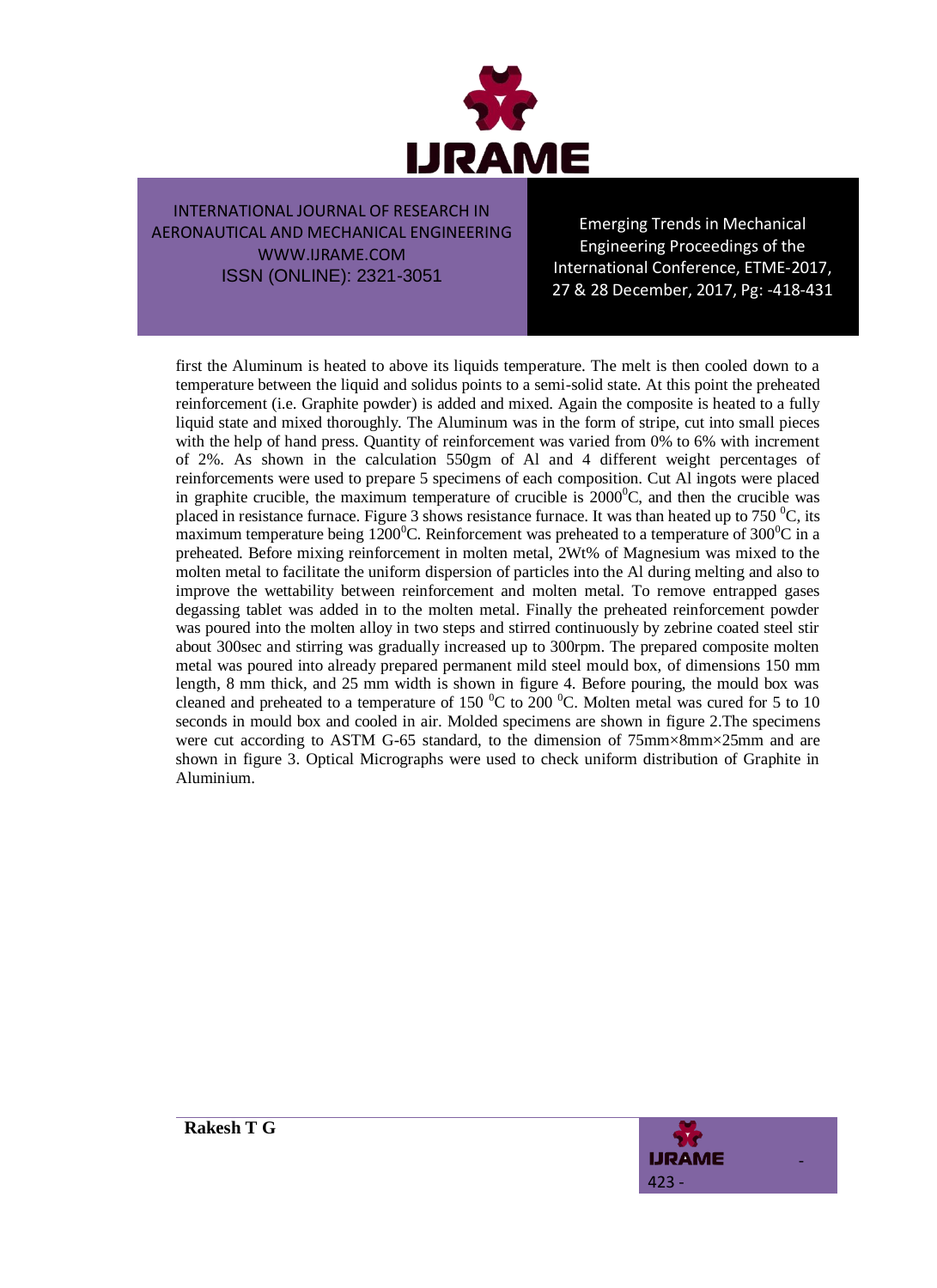

Emerging Trends in Mechanical Engineering Proceedings of the International Conference, ETME-2017, 27 & 28 December, 2017, Pg: -418-431



Figure 2: molded specimens



Figure 3: Specimen cut ASTM G-65 standards

# **4. Results and Discussion**

This work presents the results of the three-body abrasive wear test conducted on Al 6061 reinforced with graphite and red mud. The influence of weight percent, load and time of wear on composite is discussed. The microstructure of composite is also discussed below.

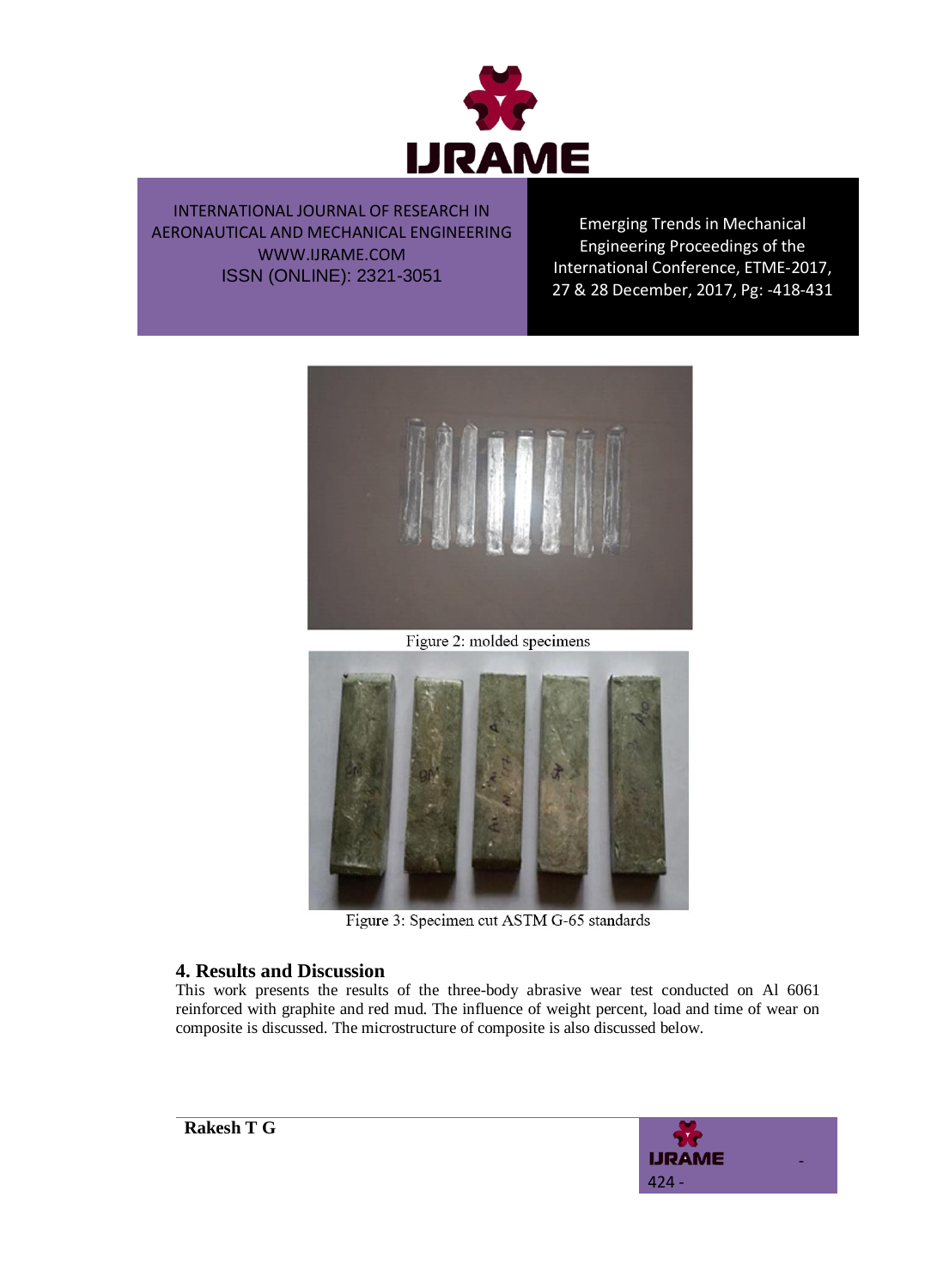

Emerging Trends in Mechanical Engineering Proceedings of the International Conference, ETME-2017, 27 & 28 December, 2017, Pg: -418-431

### **4.1 Microstructure**

Microstructure of a material is defined as the structure of a prepared surface of material as revealed by a microscope above 20 magnification scale. The microstructure of a material can strongly influence physical properties such as strength, toughness, ductility, hardness, corrosion resistance, high/low temperature behavior or wear resistance. These properties in turn govern the application of these materials in industrial practice. When polished flat sample reveals traces of its microstructure, it is normal to capture the image using microscopy. More sophisticated microstructure examination involves higher powered instruments: [optical microscopy,](https://en.wikipedia.org/wiki/Optical_microscopy) [electron](https://en.wikipedia.org/wiki/Electron_microscopy)  [microscopy,](https://en.wikipedia.org/wiki/Electron_microscopy) [X-ray diffraction](https://en.wikipedia.org/wiki/X-ray_diffraction) etc, some involving preparation of the material sample (cutting, [microtomy,](https://en.wikipedia.org/wiki/Microtomy) polishing, [etching,](https://en.wikipedia.org/wiki/Etching) vapor-deposition etc.). The methods are known collectively as **[metallography](https://en.wikipedia.org/wiki/Metallography)** as applied to metals and alloys, and can be used in modified form for any other material. Specimens of Al-6061 reinforced with graphite were etched with the Keller's reagents and cleaned for about 5-10sec before microstructure was performed. Keller's reagent consists of 95ml water, 2.5 ml  $HNO<sub>3</sub>$ , 1.5 ml HCl, 1.0 ml HF. The microstructure of Aluminum 6061 and Graphite composite is show in figure 4 (b), (c), (d). The micrographs show that there is a uniform distribution of Graphite particles throughout the Aluminum alloy, with increasing the Graphite percentage the mixing also increased. From the micrographs it is also found that there is a good bonding between Aluminum and Graphite.

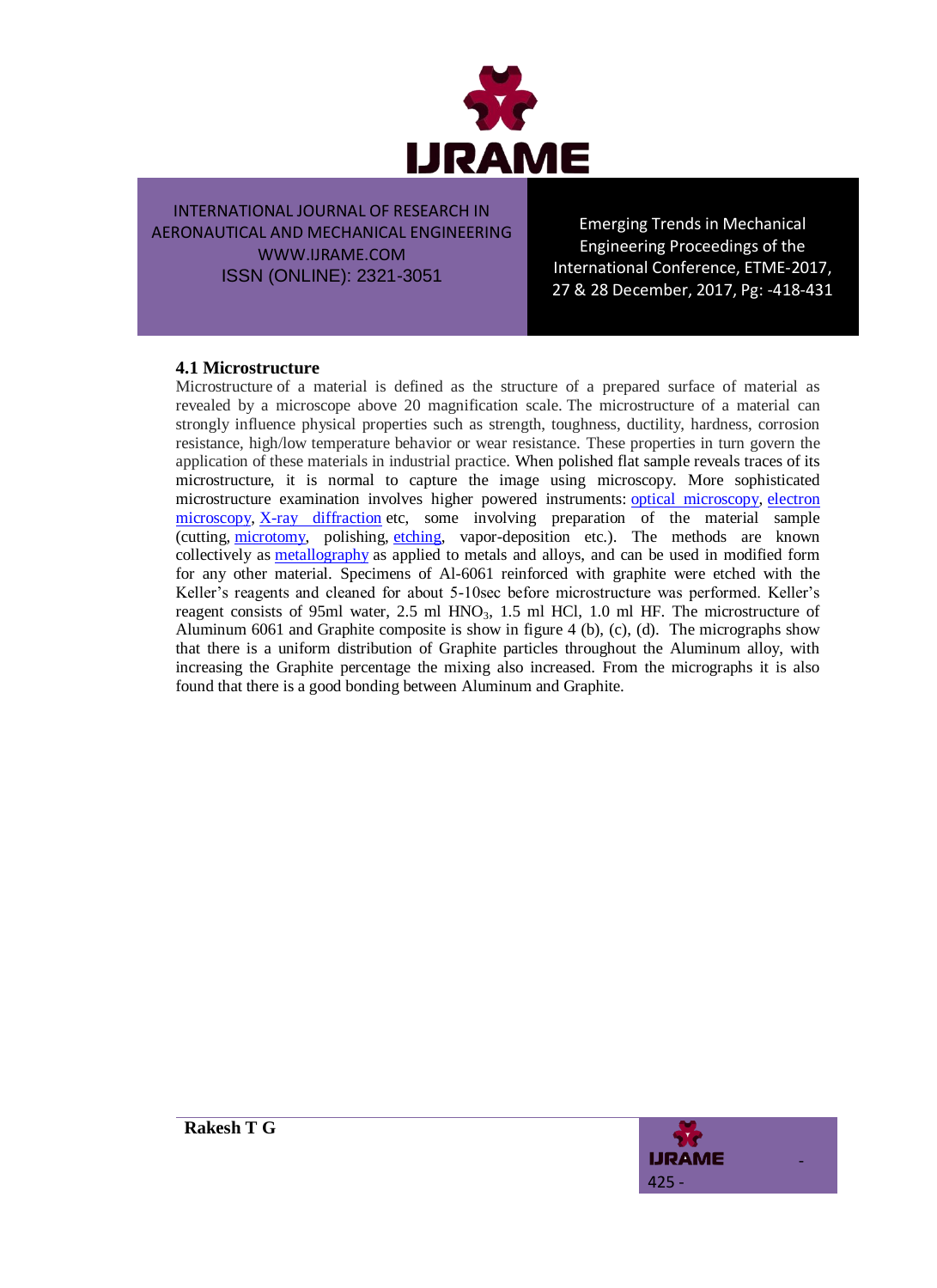

Emerging Trends in Mechanical Engineering Proceedings of the International Conference, ETME-2017, 27 & 28 December, 2017, Pg: -418-431



Figure 4 : Microstructure

#### **4.2 Hardness**

Hardness is defined as "Resistance of metal to plastic deformation, usually by indentation. However, the term may also refer to stiffness or temper, or to resistance to scratching, abrasion, or cutting. It is the property of a metal, which gives it the ability to resist being permanently, deformed (bent, broken, or have its shape changed), when a load is applied. The greater the hardness of the metal, the greater resistance it has to deformation.

The Hardness of prepared composites was measured by Brinell Hardness Tester. Brinell hardness is determined by forcing a hard steel or carbide sphere of a specified diameter under a specified load into the surface of a material and measuring the diameter of the indentation left after the test. The Brinell hardness number, or simply the Brinell number, is obtained by dividing the load used, in kilograms, by the actual surface area of the indentation, in square millimetres. The result is a pressure measurement.

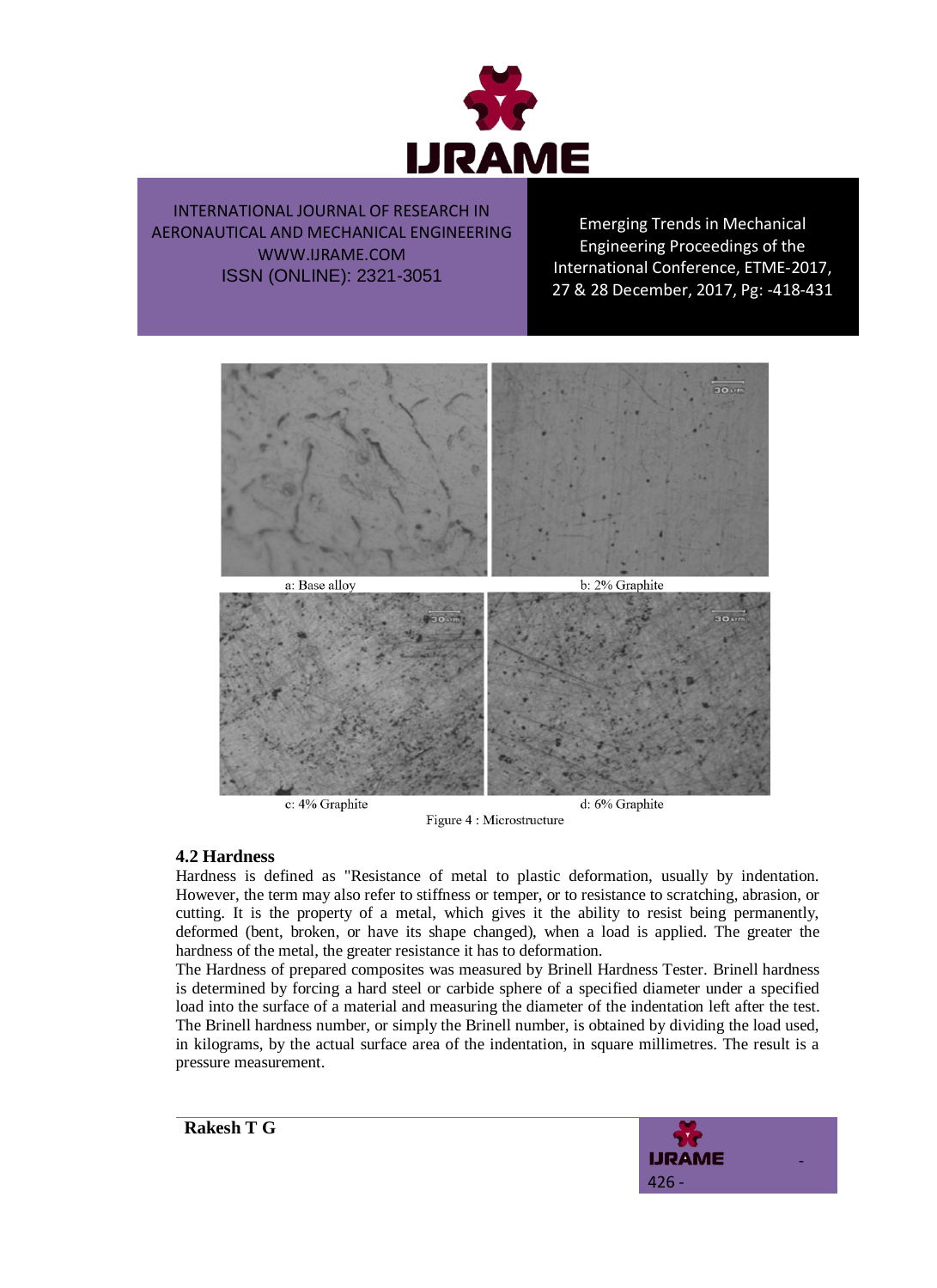

Emerging Trends in Mechanical Engineering Proceedings of the International Conference, ETME-2017, 27 & 28 December, 2017, Pg: -418-431



Figure 5: Specimen before Hardness Test



Figure 6: Specimen after Hardness Test

| <b>SL NO</b> | <b>Composition Material</b> | VHN |  |
|--------------|-----------------------------|-----|--|
|              | Base alloy                  | 52  |  |
|              | $Al-2\%Grp$                 | 56  |  |
| 3            | Al-4% Grp                   | 64  |  |
|              | Al-6% Grp                   | 72  |  |



Figure 7: Hardness test graph

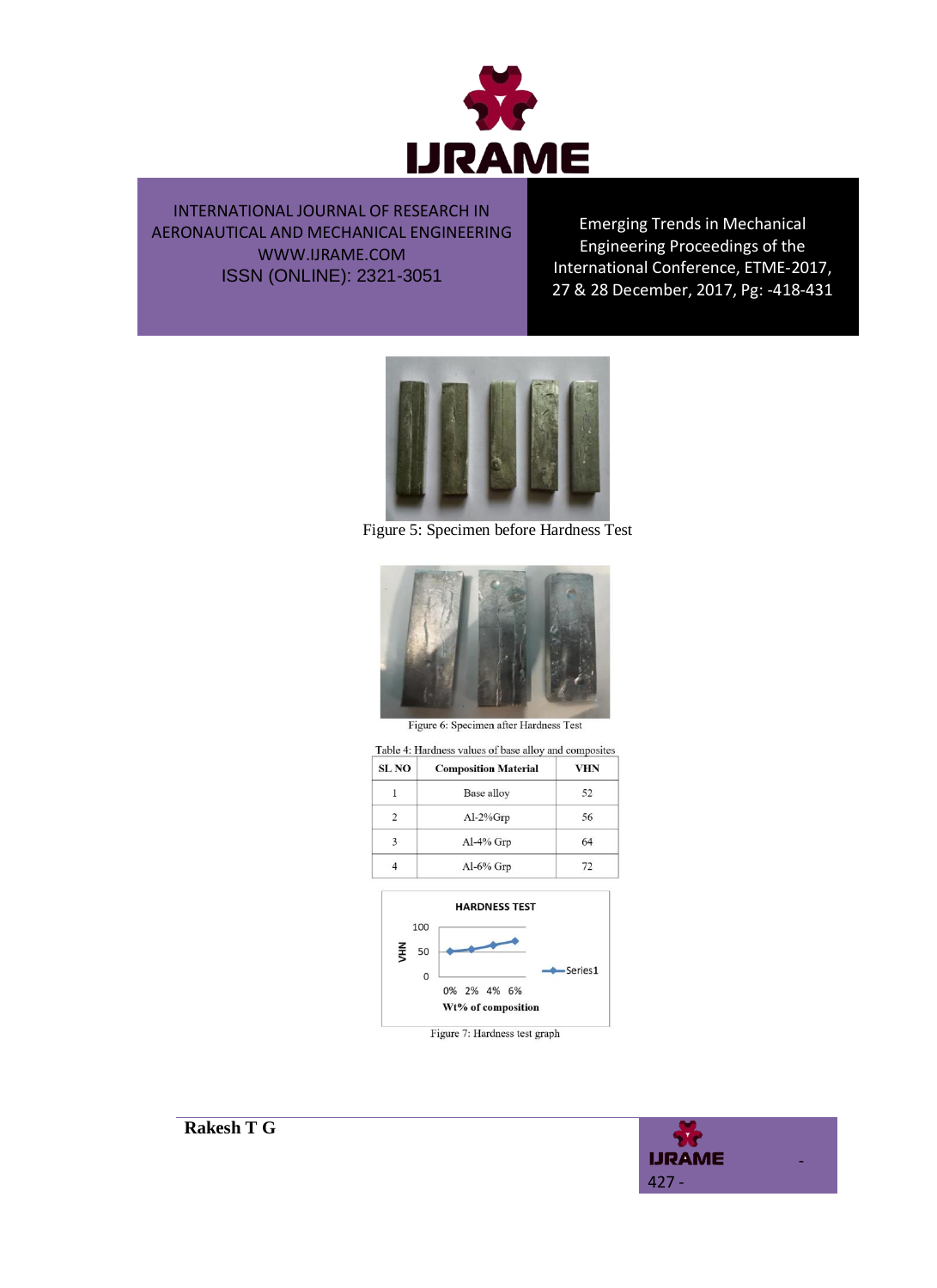

Emerging Trends in Mechanical Engineering Proceedings of the International Conference, ETME-2017, 27 & 28 December, 2017, Pg: -418-431

The hardness of the matrix and composite were evaluated at 4 different locations of the prepared specimens using Brinell hardness tester and average of 4 readings are plotted in Figure 7. From the results obtained it was observed that with the increases in weight percentage of Grp the hardness value of the composite increases and addition of Grp to the base alloy also increases the hardness dependently.

#### **4.3 Wear Test**

The aim of wear test is to determine the significant factors, relation between them and their optimum values to achieve the minimum wear rate. It is observed from the values given in Table 5 that composite without graphite shows greater wear, in comparison to the composite with graphite. May be this is because graphite particles act as a solid lubricating layer between composite and rubbing surface. The wear rate decreases as the percentage of graphite increases from 0 % to 6%. Specimen before and after wear test is shown in figure 8 and figure 9.



Figure 8: Specimen Before Wear Test



Figure 9: Specimen After Wear Test

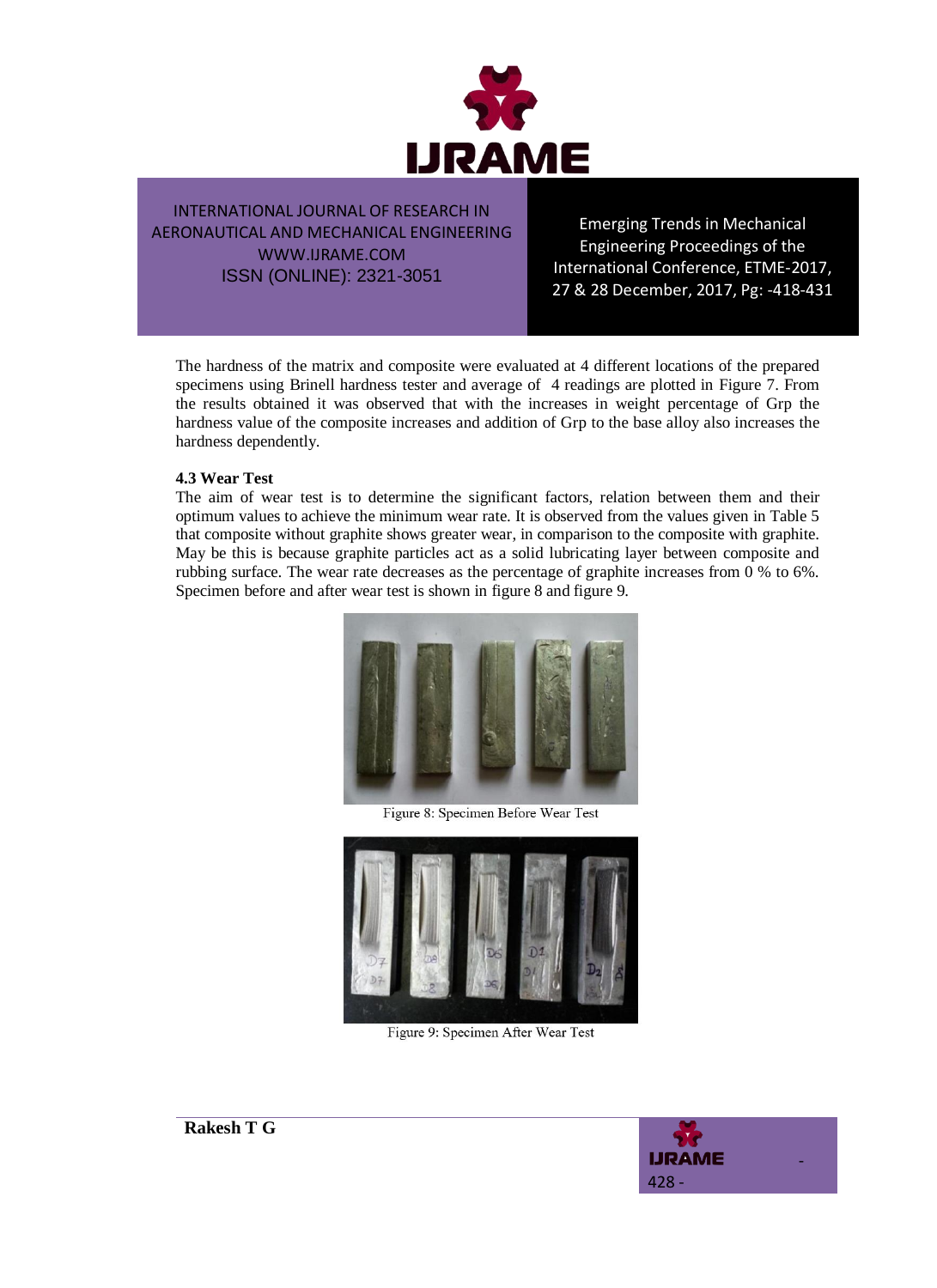

Emerging Trends in Mechanical Engineering Proceedings of the International Conference, ETME-2017, 27 & 28 December, 2017, Pg: -418-431

## **CALCULATIONS:**

Wear rate= $\frac{m}{(m+n)^2}$  mm<sup>3</sup>/Nm **Trial I :**

Where  $m = 0.98 g$ 

 $\rho = 2.7*10^3$  kg/m<sup>3</sup>

t = 10 min v = 200 rpm  $Fn = 98.1 N$ 

0.98 Wear rate  $=$ 

 $2.7*10<sup>3</sup>*10*200*98.1$ 

 $=$  1.85\*10<sup>-9</sup> m<sup>3</sup>/Nm

Wear rate  $= 1.85$  mm<sup>3</sup>/Nm

## **Trial II :**

Where  $m = 5.63$  g

 $\rho = 2.7*10^3$  kg/m<sup>3</sup>

t = 20 min v = 200 rpm Fn = 196.2 N

0.98

Wear rate  $=$ 

 $2.7*10<sup>3</sup>*10*200*98.1$ 

**Rakesh T G**

 $=$  2.65\*10<sup>-9</sup> m<sup>3</sup>/Nm

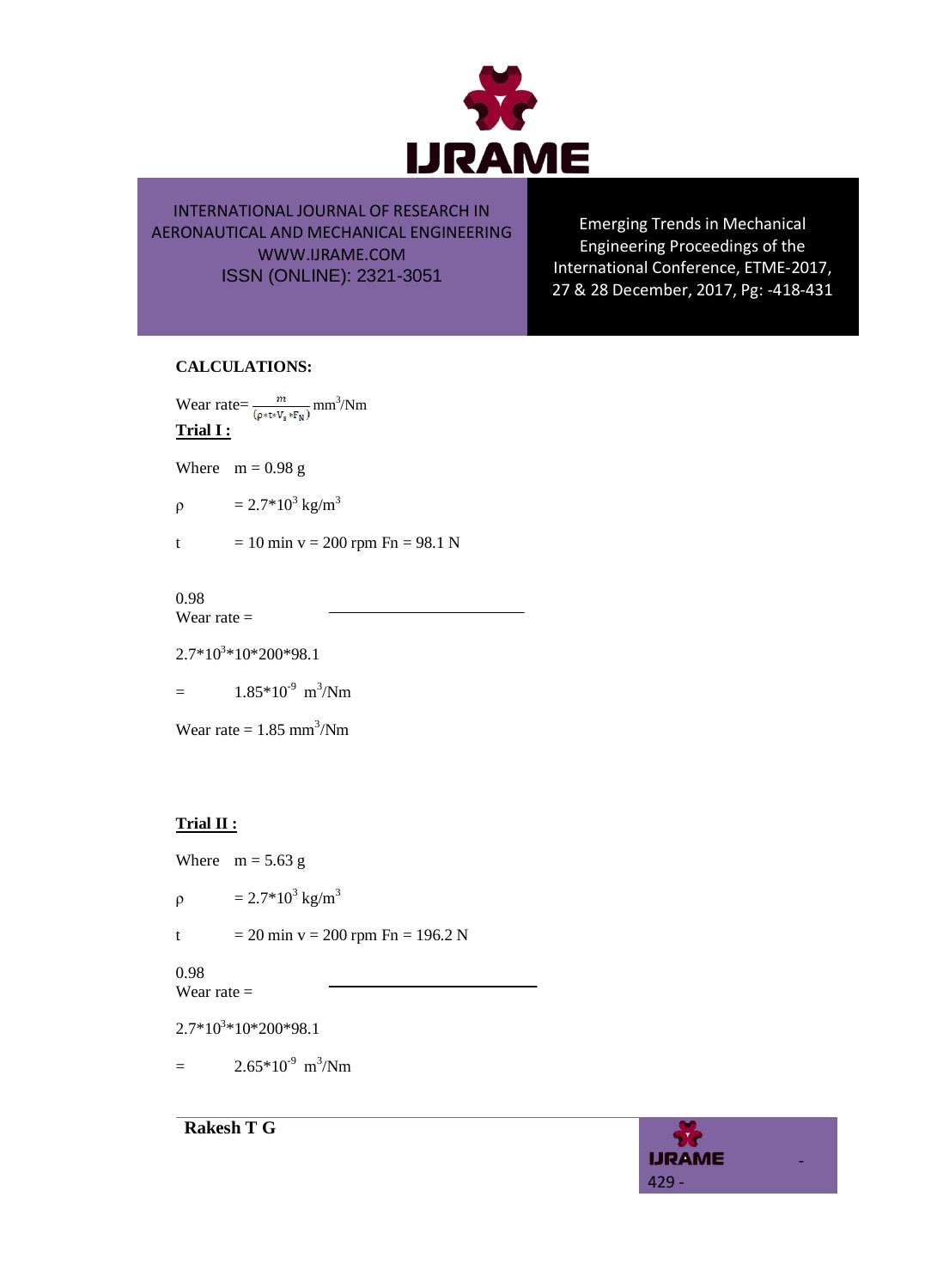

Emerging Trends in Mechanical Engineering Proceedings of the International Conference, ETME-2017, 27 & 28 December, 2017, Pg: -418-431

Wear rate  $= 2.66$  mm<sup>3</sup>/Nm

| Table 5: Wear Rate of Al-Grp Composites: |      |           |          |              |  |  |  |
|------------------------------------------|------|-----------|----------|--------------|--|--|--|
| S1                                       | Wt   | Time(min) | Load(Kg) | Wear<br>rate |  |  |  |
| No                                       | $\%$ |           |          | in $mm^3/Nm$ |  |  |  |
|                                          |      |           |          |              |  |  |  |
| 1                                        | 0    | 10        | 10       | 1.85         |  |  |  |
| 2                                        | 0    | 20        | 20       | 2.66         |  |  |  |
| 3                                        | 0    | 30        | 30       | 3.04         |  |  |  |
| 4                                        | 2    | 10        | 10       | 1.79         |  |  |  |
| 5                                        | 2    | 20        | 20       | 2.57         |  |  |  |
| 6                                        | 2    | 30        | 30       | 2.85         |  |  |  |
| 7                                        | 4    | 10        | 10       | 1.52         |  |  |  |
| 8                                        | 4    | 20        | 20       | 2.23         |  |  |  |
| 9                                        | 4    | 30        | 30       | 2.70         |  |  |  |
| 10                                       | 6    | 10        | 10       | 0.78         |  |  |  |
| 11                                       | 6    | 20        | 20       | 1.79         |  |  |  |
| 12                                       | 6    | 30        | 30       | 2.11         |  |  |  |

From the obtained results it is cleared that the presence of reinforcement in the alloy will affect the wear behavior of the composite result of this wear test of Al-Grp composites are shown in Table no 5. The graphs are plotted against the applied load and wear rate by keeping time constant. These graphs reveal that the wear resistance of composite increases when reinforcement content is increased from 2% to 6%.



Fig 10 : Wear rate of composite Al-Grp composites